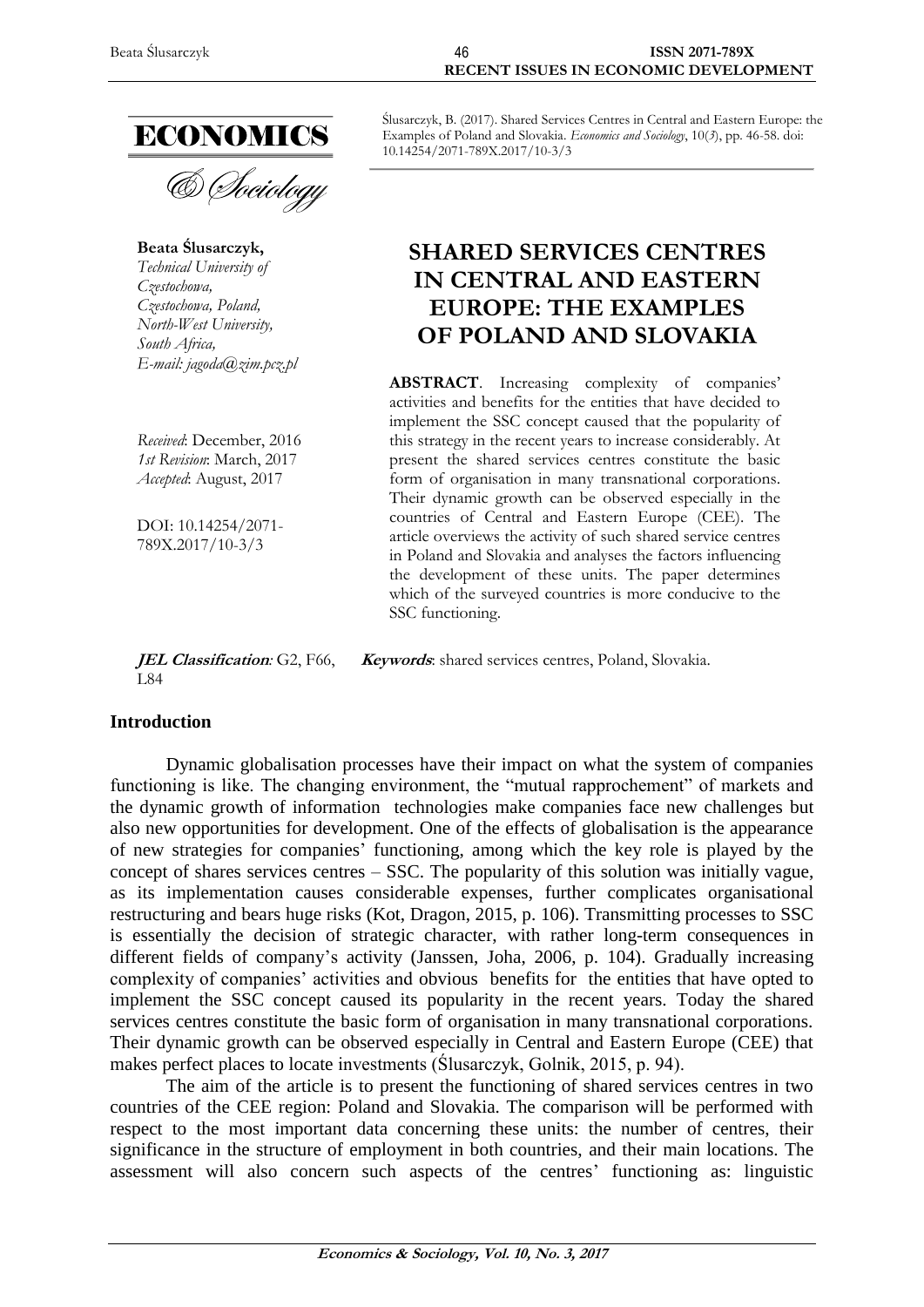| Beata Slusarczyk | <b>ISSN 2071-789X</b>                        |
|------------------|----------------------------------------------|
|                  | <b>RECENT ISSUES IN ECONOMIC DEVELOPMENT</b> |

competences of employees, the origin of parent units, the realised processes and incomes at the selected locations (Grabara *et al.*, 2016, p. 218). The analysis will allow for the identification of key similarities and differences in the functioning of the shared services centres in the countries in question. To some degree, it will also allow answering the question which of these two countries is a better alternative for SSC introduction.

#### **1. Literature review**

Shared services centres are organisationally separated units that consolidate, standardise and restructure the functions, systems and processes realised in the organisations. Their role is to support the activities of at least a few business units. Creating the shared services centres is possible due to the standardization of the internal processes realised in organisations and allows to consolidate different activities, so far performed separately by particular business units in one location (Strikwerda, 2006, p. 2).

Knoll, Jansen and Sol approach the problem from a similar perspective. They define shared services centres to be "half-autonomic organisational units that provide, previously dispersed services of support for the external clients within the organisation, first of all, in order to lower the costs" (Knol *et al.*, 2014, p. 92). This definition indicates the basic purpose of SSC creation that is costs minimization. The application of the concept of sharing services allows an organisation to reduce the costs through standardisation of the processes and benefits of the economies of scale, obtained due to the connection of the processes that so far have been realised independently (McIvor *et al.*, 2011, p. 449).

Lowering the costs of activity makes the main but not only motif of SSC concept implementation. This strategy implementation also brings benefits within the following (Paagman *et al.*, 2015, p. 115):

- access to the external resources:
- increase in efficiency;
- increase in the quality of services;
- possibilities of concentrating on the basic activity;
- increase in control;
- possibilities of increasing innovativeness;
- increase in customer orientation:
- risk limitation.

Shared services centres do not make a uniform category of units. They can be divided into many different types e.g. due to the type of their activity. We can distinguish the centres of BPO type (business process outsourcing) that use the process approach and concentrate on the outsourcing of processes, units, as well as qualified employees, and ITO centres (information technology outsourcing) that deal with the field of informative technologies (Duening, Click, 2005, p. 8; Hintaya, Faudziah, 2012, p. 155; Mierau, 2007, p. 7, 1; Borodako *et al.*, 2015, p. 93).

## **2. Services centres in Poland and Slovakia**

Below presented research methodology consists of quantitative analysis comparing the activity of shared service centres in Poland and Slovakia for 2014-2016, based on branch studies and reports.

In the initial period of the shared services centres development, these units were located mainly in India. However, a rapid growth of the cost of work, considerable rotation of employees, cultural diversity and the risk of conflict with Pakistan prevented this country from being attractive for such a type of units (Grycuk, 2014, p. 2). The investors also started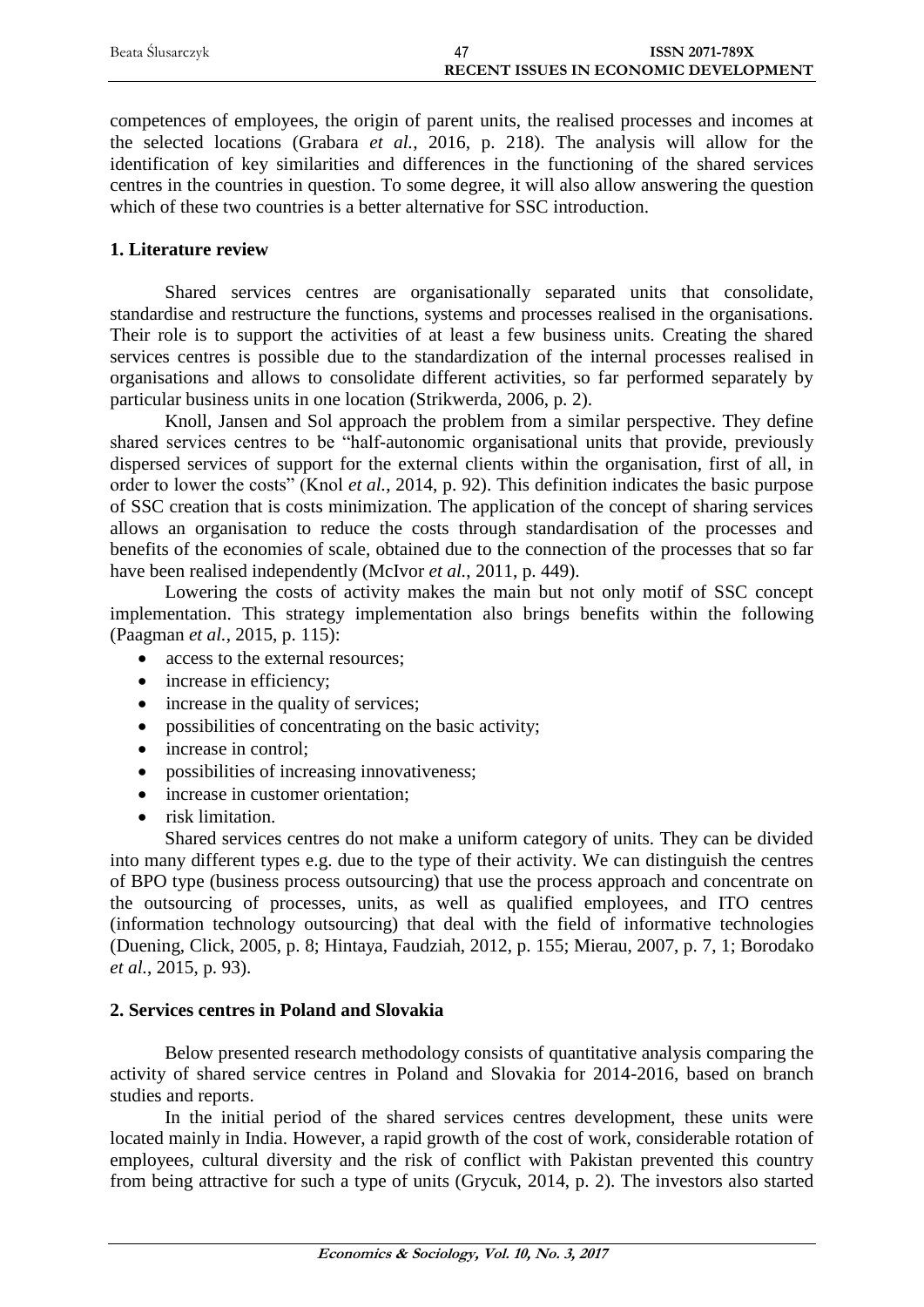| Beata Slusarczyk | 48 | <b>ISSN 2071-789X</b>                        |
|------------------|----|----------------------------------------------|
|                  |    | <b>RECENT ISSUES IN ECONOMIC DEVELOPMENT</b> |

appreciating the advantages resulting from locating the centres closer to their parent units and the possibilities of a closer control of their activity and easier flow of human resources and, as a result of knowledge (Rajnoha *et al.*, 2016, p. 183). The countries of Central and Eastern Europe have become more attractive (Ślusarczyk, Golnik, 2014, p. 193).

The first shared services centres were located in CEE countries in the nineties of the past century, short after the communism fall. However, a real investment boom took place after the year 2004, when some countries of the region entered the European Union (Zorska, 2007, p. 17). Currently, these countries are competing intensely to attract the largest number of this type of investment, thereby confirming that the competitive struggle is not only the domain of companies, but also regions or entire countries as well (Ivanowa, Masarova, 2016, p. 207; Soltes, Pinka, 2015, p. 169). The two of them, Poland and Slovakia, are discussed in the present paper. In table 1 the basic information concerning the services centres located in these countries is presented. *Table 2* provides information concerning the cities placed in the prestigious rating of Tholons company, that is about the locations that are best for the units of the modern business services sector.

|                                        | Poland                     | Slovakia                |
|----------------------------------------|----------------------------|-------------------------|
| Number of centres                      | 936                        | 47                      |
| Number of employees                    | 212 000                    | 30 000                  |
| Share of services centres employees    |                            |                         |
| in the general structure of the people | 1,32%                      | 1,21%                   |
| employed in the country                |                            |                         |
| Main locations of services centres     | Cracow, Warsaw Wroclaw     | Bratislava, Kosice      |
|                                        | Katowice, Lodz, Tri-City,  | Banska Bystrzyca,       |
| Developing locations                   | Poznan, Lublin, Bydgoszcz, | Nitra, Presov, Trencin, |
|                                        | Rzeszow, Szczecin          | Trnava                  |
| Share of foreigners in the             | 9%                         | 13%                     |
| employment in services centres         |                            |                         |

Table 1. Basic data about the services centres in Poland and Slovakia (first quarter 2016)

*Source*: Own study based on: *The sector of modern business services in Poland 2016*, ABSL, 2016 (in Polish); *Shared Service & Business Process Outsourcing Centres in Slovakia*, SARIO, 2016.

Analysing the data concerning the number of services centres and people employed by them, we can observe a huge disproportion between Poland and Slovakia. In Slovakia there are almost 50 units of that type, while in Poland there are almost 900 centres more. A similar situation can be observed when we consider the number of employees. However, comparing these parameters we must remember about a considerable difference of the size of both countries and the number of citizens. If we analyse the share of employees of services centres in the general structure of the employed in both countries, we will obtain similar values. Thus, we can conclude that the services centres are of a similar importance for the job markets in Poland and Slovakia.

Both, in Poland and Slovakia, the main locations of the services centres are the biggest cities. It is understandable as large centres, especially with universities, are able to provide the centres with the access to a proper number of properly educated employees. These are usually best-connected and offer a considerably big office space for rent. These two factors are very important from the point of view of the services centres location.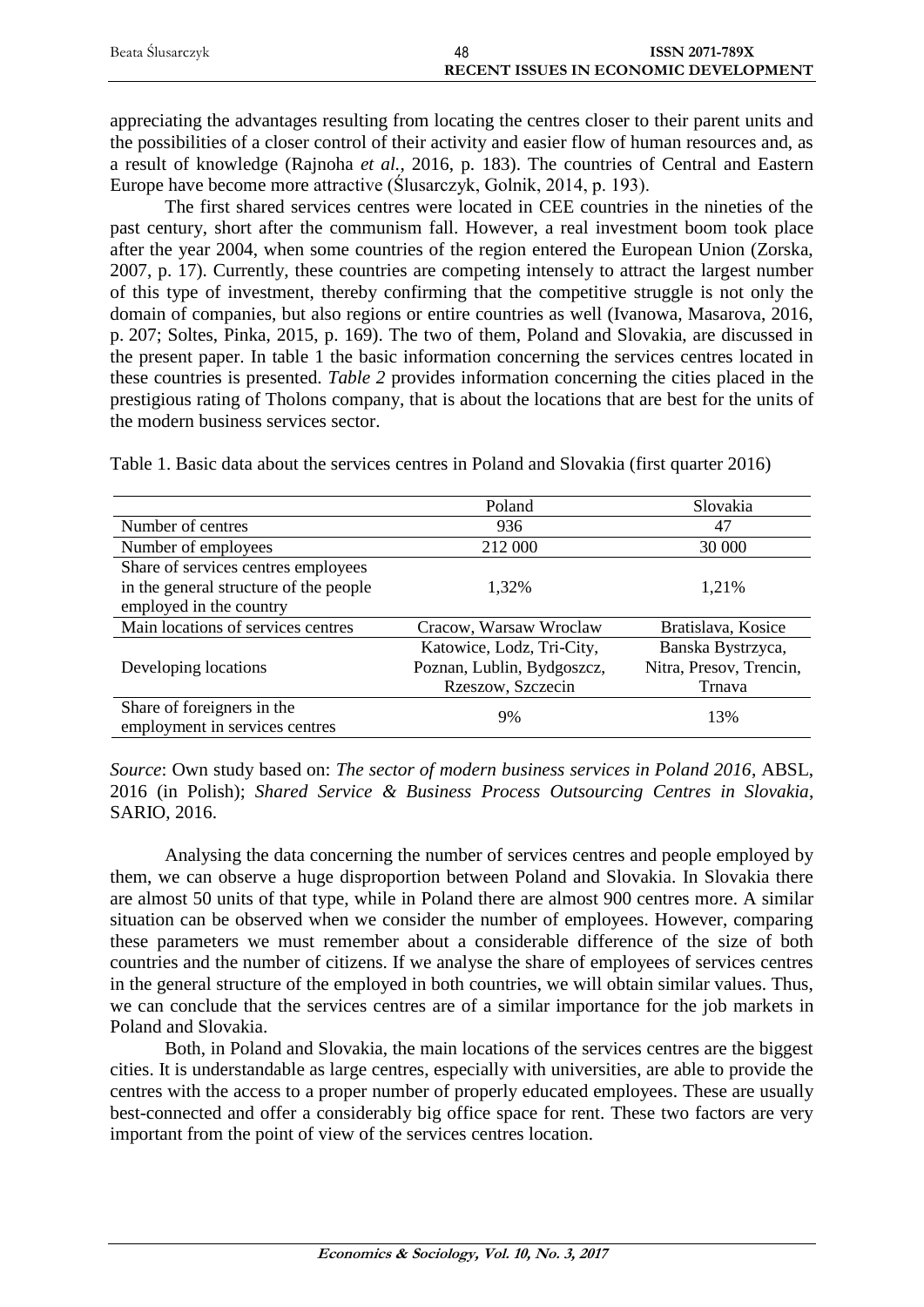| Beata Ślusarczyk | <b>ISSN 2071-789X</b>                        |
|------------------|----------------------------------------------|
|                  | <b>RECENT ISSUES IN ECONOMIC DEVELOPMENT</b> |

| Country  | City              | Ranking 2014 | Ranking 2015 | Ranking 2016 |
|----------|-------------------|--------------|--------------|--------------|
| Poland   | Cracow            |              |              |              |
| Poland   | Warsaw            |              |              |              |
| Slovakia | <b>Bratislava</b> |              |              | 49           |
| Poland   | Wroclaw           |              |              | 58           |

Table 2. Polish and Slovakian cities in the rating of 100 best place for outsourcing investments' locating (according to Tholons)

*Source*: Own study based on: *2014 Tholons top 100 outsourcing destinations: Rankings*, Tholons, 2013, pp. 2-4; *2015 Top 100 Outsourcing Destinations*, Tholons, 2014, pp. 2-6; *Tholons Top 100 Outsourcing Destinations 2016*, Tholons, 2016, pp. 2-5.

In the rating of Tholons company that includes 100 cities that are best for locating the services centres, there are three Polish cities and one Slovakian city. It must be added that Cracow is the highest classified European city that can be considered as a huge success. The presence of three cities from Poland in this prestigious rating reveals that this country really makes an excellent location for the centres.

A very positive for Poland information is also the fact that the position of the Polish cities in the rating is gradually improving. Cracow, that currently is in the first ten, maintains its position, but also Warsaw and Wroclaw are on the make.

A different situation takes place in Slovakia. Bratislava, being the only Slovakian city in the Tholons rating, is in the half-way and there is no prognosis that it will improve its position soon. Other cities where the services centres are located in this country are of a very little significance in the global scale and are not included in the rating.

## **3. SSC location conditionings in Poland and Slovakia**

One of the premises that encourages investors to locate their shared services centres in a particular country is the level of language competences of its citizens, that make potential SSC employees. Due to the fact that the majority of the people employed in the services centres have higher education, the *Table 3* presents information concerning the command of selected foreign languages among students from Poland and Slovakia. The *Charts 1-2* present the actual use of foreign languages in the centres located in the analysed countries.

|         | Percentage of students that speak a particular language [%] |     |
|---------|-------------------------------------------------------------|-----|
|         | Poland<br>Slovakia                                          |     |
| English |                                                             |     |
| Deutch  |                                                             | hl. |
| French  |                                                             |     |
| Spanish | ۱6                                                          |     |
| Russian |                                                             |     |

Table 3. Foreign languages command among Polish and Slovakian students (2015)

*Source*: Own study based on: *Business Services in Central & Eastern Europe 2015*, ABSL, 2015, p. 20.

In both countries a leading foreign language is English  $-$  it is spoken by 90% of students. In the case of other languages we come across a lower command and large disproportions between the countries. It is especially visible in the case of a German language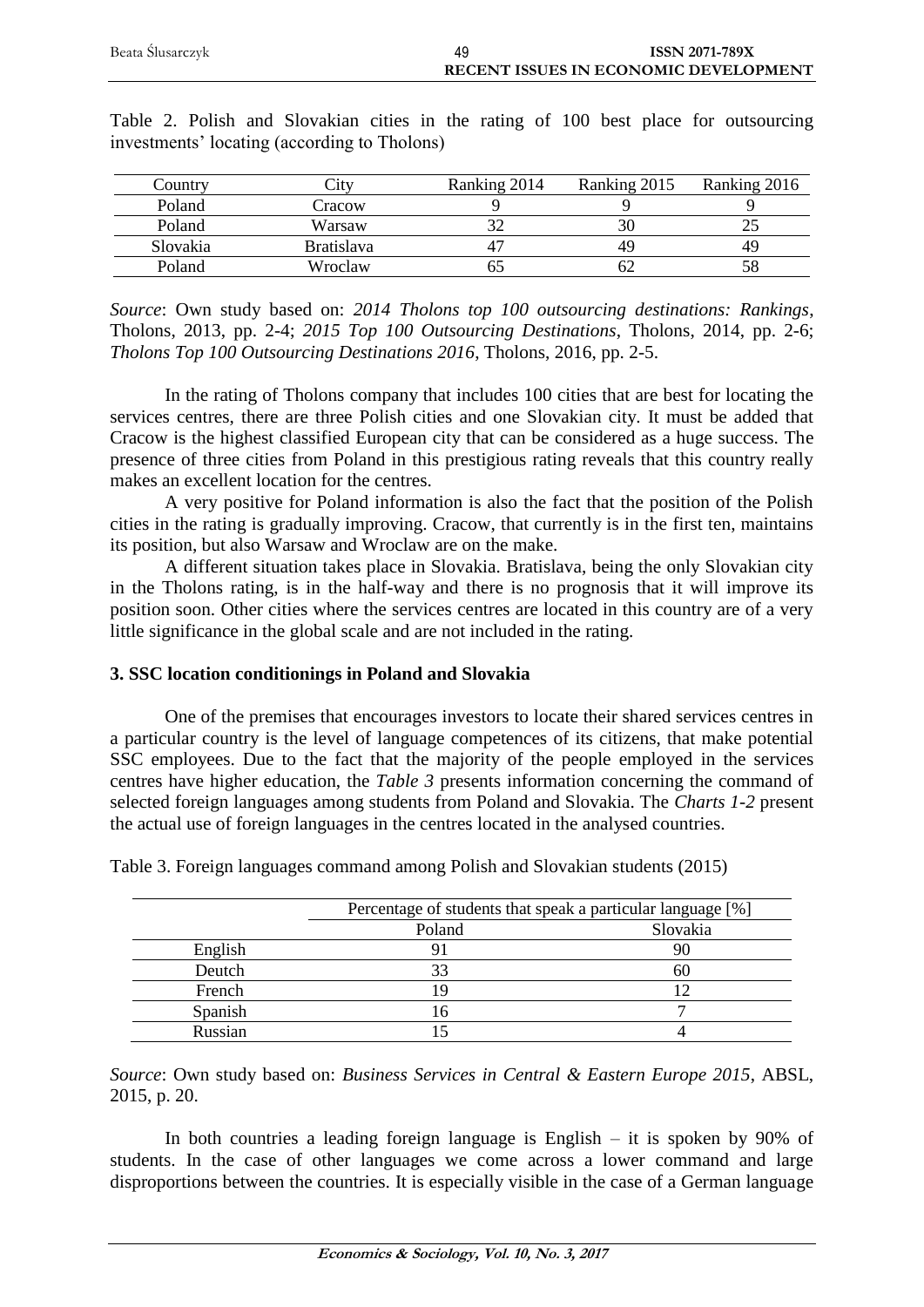| Beata Slusarczyk | 50 | <b>ISSN 2071-789X</b>                        |
|------------------|----|----------------------------------------------|
|                  |    | <b>RECENT ISSUES IN ECONOMIC DEVELOPMENT</b> |

that in Slovakia is spoken by 60% of students, while in Poland-less than 35%. A German language is the only language known better by the Slovakian than Polish students. In the case of other languages – they are spoken at a higher level in Poland.

Analysing the above data, we can conclude that in both countries there is a large group of students that speak more than one foreign language. In the case of Slovakia, English and German are spoken, in the case of Poland it is harder to specify which language, besides English, is most commonly used in SSC.



Chart 1. Poland's BPO and SSC workers language skills *Source*: Own study based on: *10 years of modern business services sector in Poland*, PAIiZ, 2015, p. 31 (in Polish).

In SSC and BPO centres located in Poland the most common foreign language is English – it is used in over 85% of units. Half of the centres provides services in a German language. Other languages such as: French, Italian and Spanish are also of a great importance. At least 10% of centres uses: Russian, Dutch, Czech, Swiss, Norwegian, Hungarian, Danish and Portuguese. A considerable group is composed of the units that use other languages (25%) such as: Slovakian, Finnish, Ukrainian, Lithuanian, Turkish and many others. Generally, the centres of services in Poland provide services in 36 languages, also less commonly known (Thai, Catalonian or Hebrew).

It must be mentioned that in the majority of the centres more than one foreign language is spoken, often there are a few or several languages. In Poland, the unit that is best developed in this respect provides services in 30 different languages.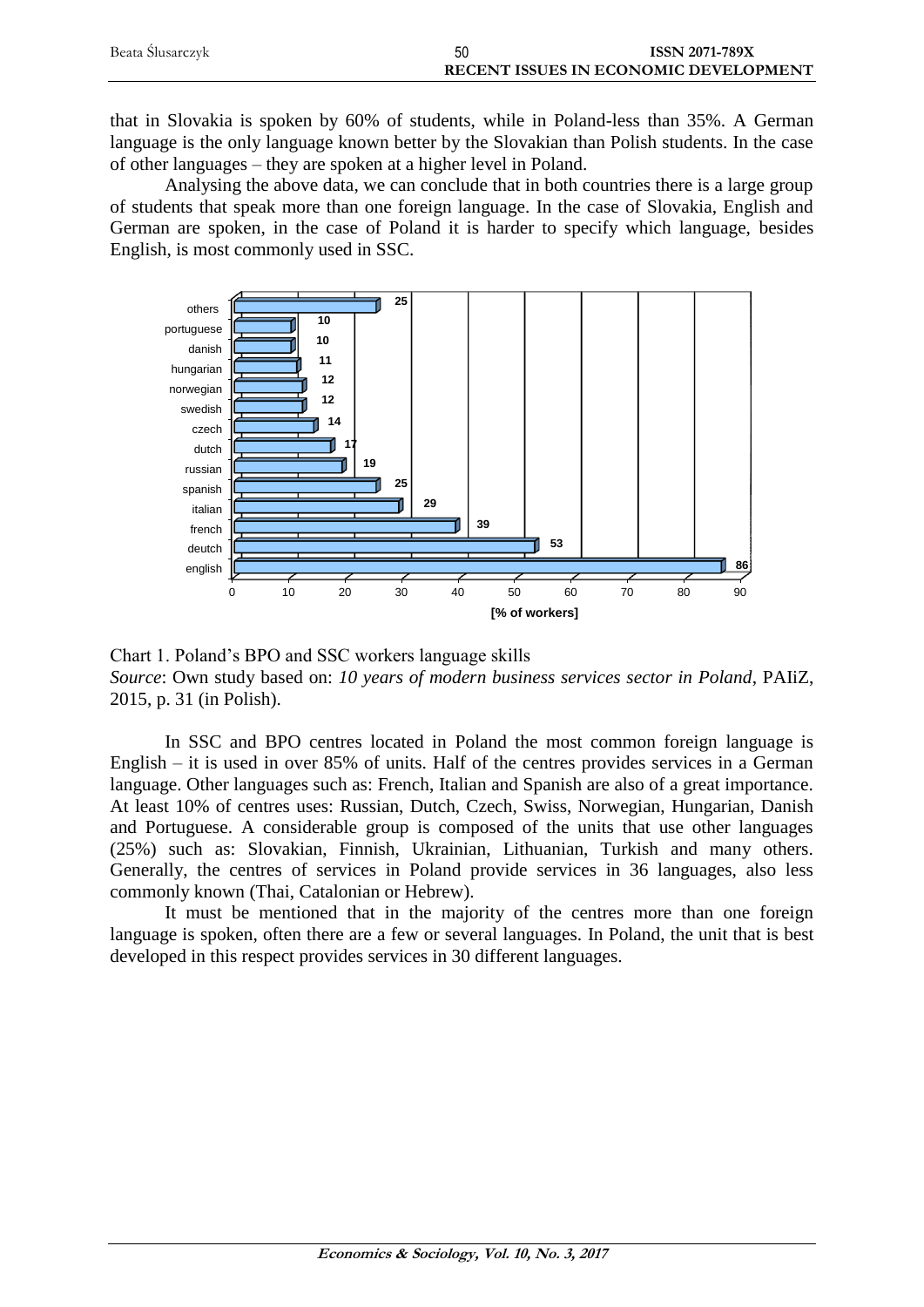

■exotic languages + english

Chart 2. Languages most commonly used in SSC and BPO located in Slovakia (2015) *Source*: Own study based on: *Shared Service & Business Process Outsourcing Centres in Slovakia*, SARIO, 2016, p. 3.

The data presented by the Slovakian Agency of Investment and Trade Development SARIO reveal that in all of the services centres an English language is used. But it is the only language used in 15% of units. In other centres it is accompanied by other languages, in majority (58%) from the so-called core group e.g. German, French, Italian, Czech, Polish, Russian, and Spanish. A considerably large group is composed of the centres, the employees of which speak other languages that belong to the non-core group. The percentage of the units where exotic languages are spoken is marginal. Due to the lack of precise data concerning the use of particular languages, it is hard to specify the significance of each of them for the functioning of the centres of services located in Slovakia. Knowing the data concerning language competences of the students in this country, we can assume that, besides an English language, the leading role is played by other languages: German, French, Spanish and Russian.

Comparing the use of foreign languages in the services centres in Poland and Slovakia, we can see a slightly different approach to the use of an English language. In Slovakia it is used in all of the units and is the basis of their functioning. In Poland it is very important, however, there is a certain group of the centres where it is not used and it is not necessary to be spoken there.

For the analysis of the shared services centres functioning in Poland and Slovakia a key issue seems to be the origin of these centres i.e. geographical location of the parent units that create SSC in these countries. The data concerning this issue is presented in *Chart 3*.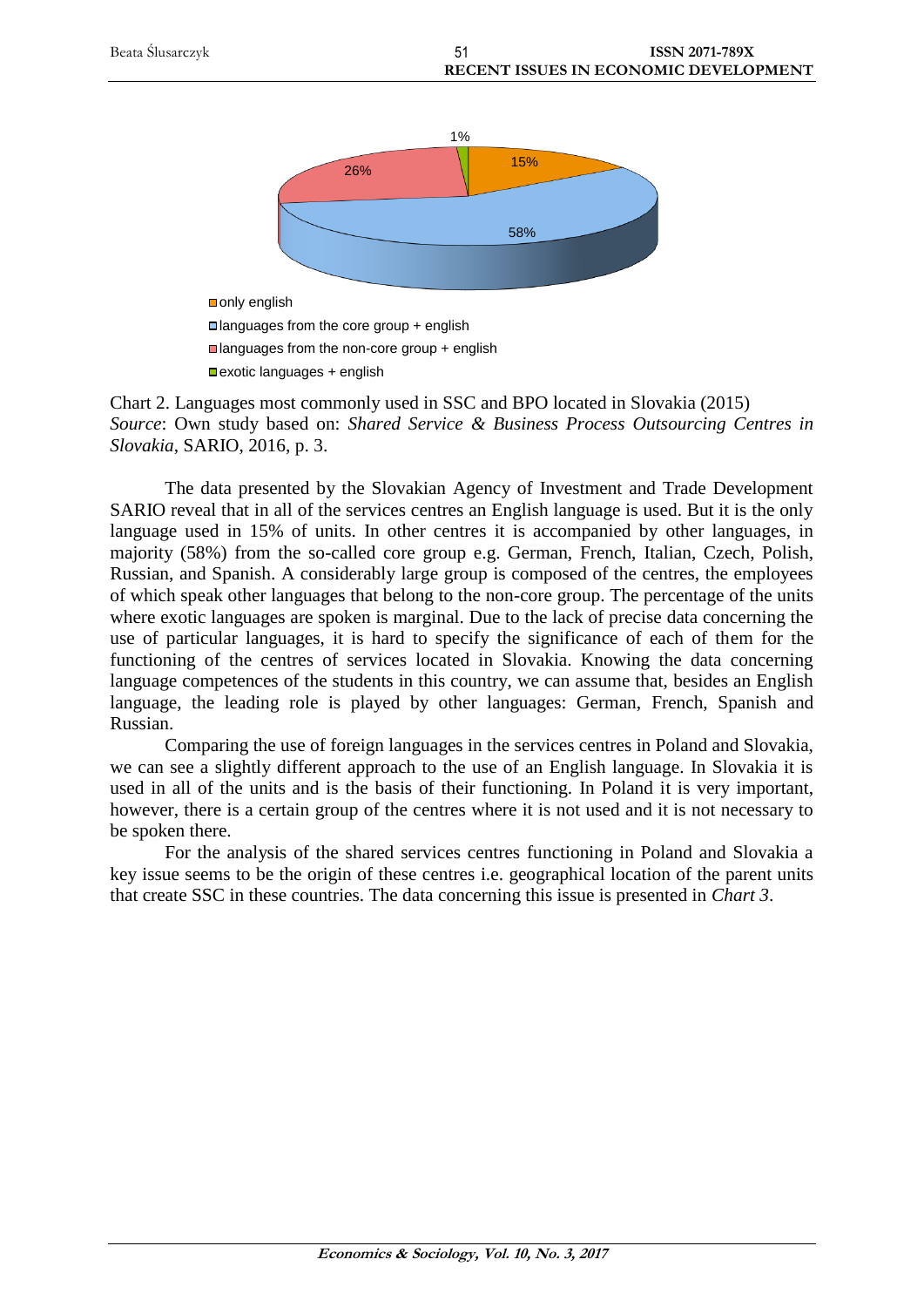



*Source*: Own study based on: *The sector of modern business services in Poland 2016*, ABSL, 2016, p. 25 (in Polish); *Shared Service & Business Process Outsourcing Centres in Slovakia*, SARIO, 2016, p. 5.

In the case of Slovakian data we come across a significantly lower diversity of the services centres with respect to the country of origin of their establishers, than in the case of Poland. In Slovakia a key role is played by the units with the parent seats in Western Europe and USA-58 and 39% respectively. The entities that are created by the Asian companies make 3% i.e. not much.

In Poland the biggest percentage is made of the services centres the parent seats of which are located in the USA. If we sum up the share of the centres created by the entities from Great Britain, France, Germany and Switzerland, it will come out that the countries of the Western Europe have the same share in the general structure of these units in Poland. What is more, if we add the centres the owners of which come from Nordic countries (also the ones from the category of "others", where other countries from Europe are located), it will turn out that SSC created by the European companies are most numerous in Poland. Then we will come across the situation similar to the one in Slovakia, where the units, the parent seats of which are located in Europe, make a half of all the centres.

Comparing the data concerning both countries we can see a similar share of the centres where the parent units are placed in the USA and Asian countries, while the units belonging to the companies in the United States have a slightly bigger meaning in Slovakia (39% of the units in Slovakia and 34% in Poland), and the ones from Asia- in Poland -7% in comparison with 3% in Slovakia. Generally, we can say that the structure of the origin of investors creating the services centres in Poland and Slovakia is comparable.

The next field that characterises the services centres activity is the number and type of the realised processes. The data concerning this issue are presented in *Charts 4* and *5*.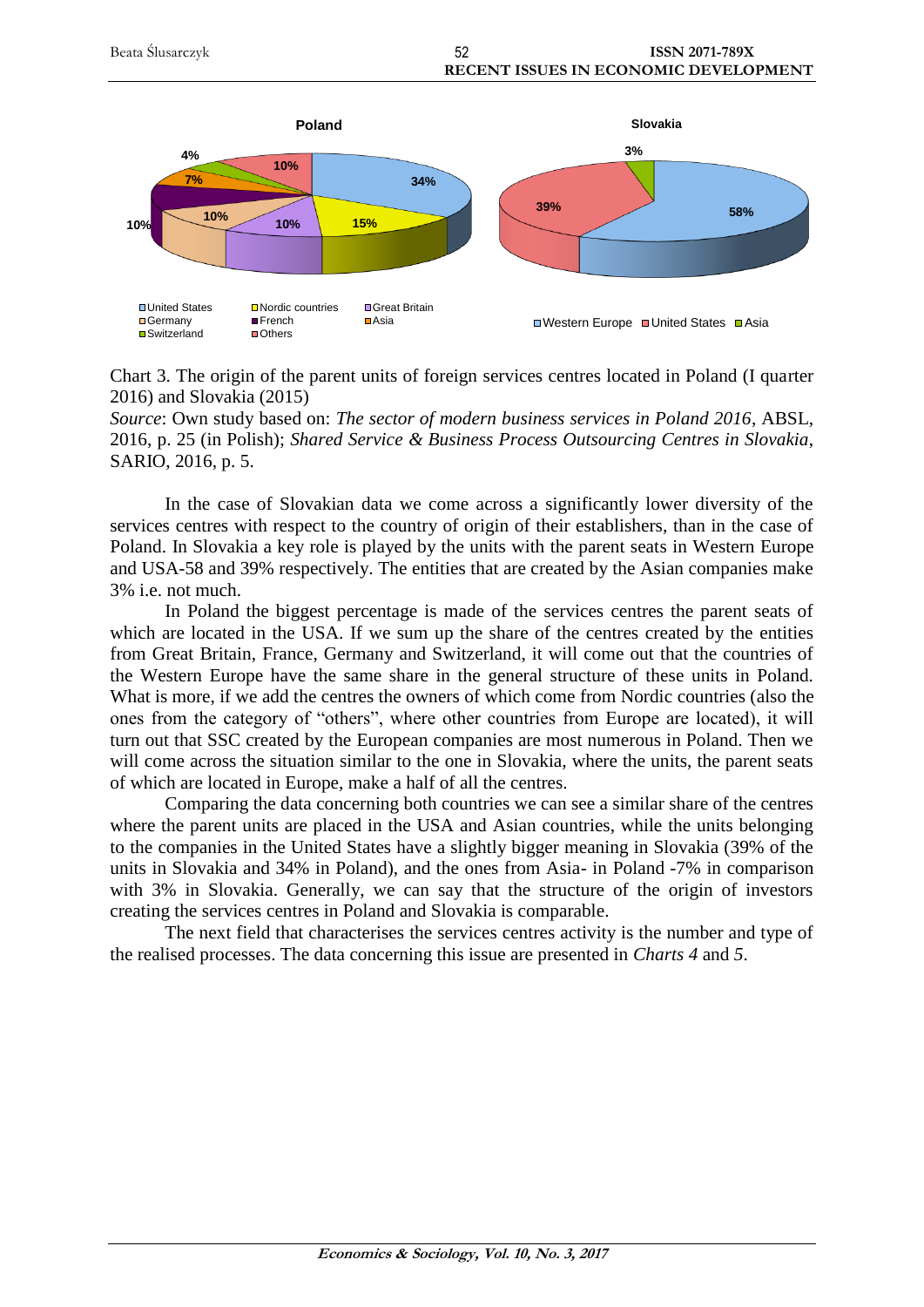





*Source*: Own study based on: *10 years of modern business services sector in Poland*, PAIiZ, 2015, p. 24 (in Polish).



Chart 5. The percentage of SSC and BPO centres located in Slovakia that provide services within specified processes

*Source*: Own study based on: *Shared Service & Business Process Outsourcing Centres in Slovakia*, SARIO, 2016, p. 5.

In both countries the processes that are connected with provided services are within finances and accounting, however, it is worth noticing that in Slovakia the percentage of units offering these types of services in considerably higher than in the case of processes connected with IT, i.e. another key field of the units activity – in Slovakia they are realised by 30 percentage points more centres than in Poland. In both countries similar values are obtained only in the case of the processes connected with client service- these fields are realised by less than 50% of the units.

Analysing the above data, the attention must be drawn to the fact that the groups of processes realised in both countries are not the same in all cases – the services connected with IT and HR exist in both countries, however e.g. the management of the chains of supplies was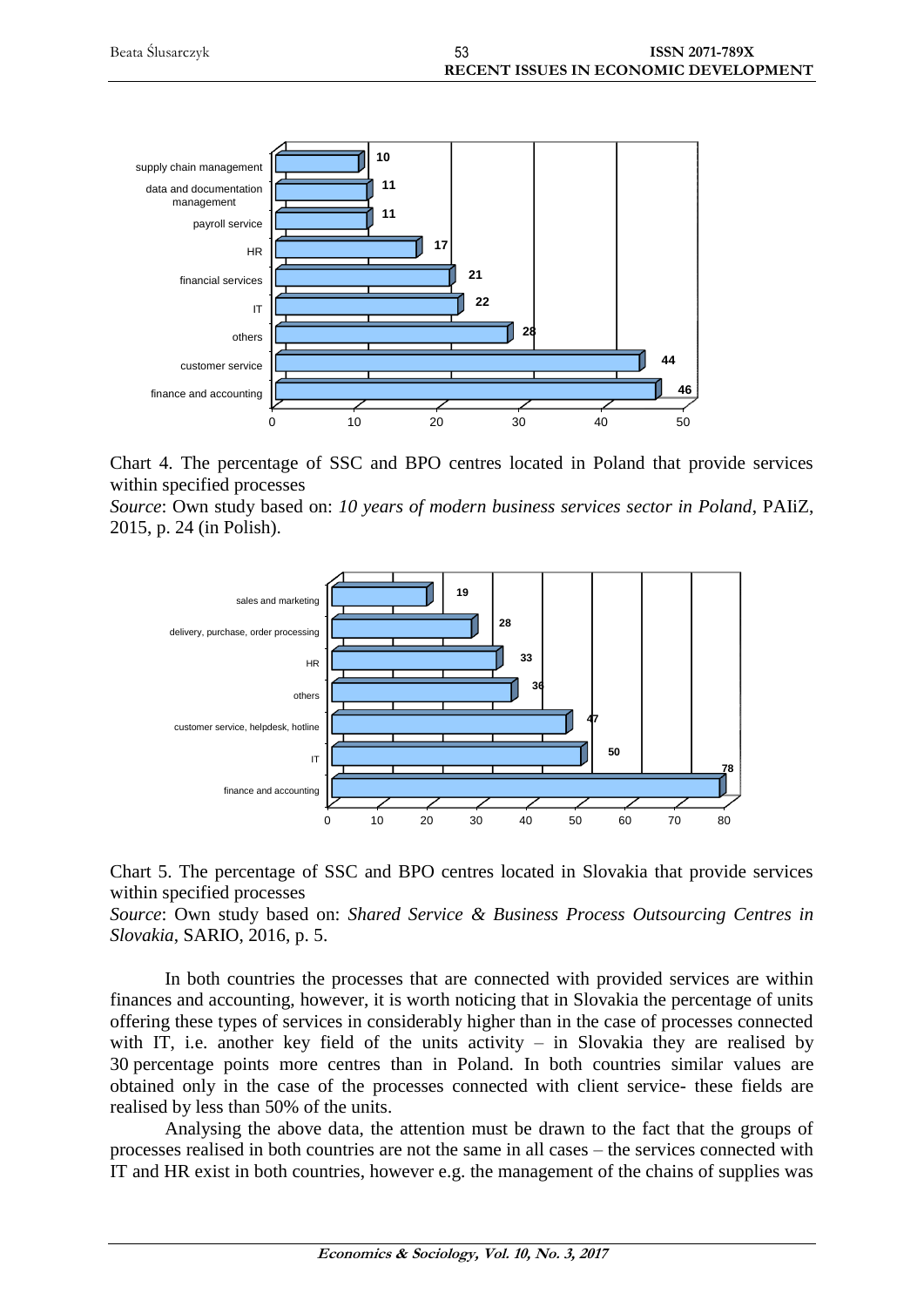| Beata Ślusarczyk | 54 | <b>ISSN 2071-789X</b>                        |
|------------------|----|----------------------------------------------|
|                  |    | <b>RECENT ISSUES IN ECONOMIC DEVELOPMENT</b> |

only listed in Poland, while sales and marketing – only in the data from Slovakia. Additionally, in the case of the centres located in Poland, the processes are divided in a more detailed way e.g. finances and accounting, as well as financing services, while in the case of the centres in Slovakia, there are only finances and accounting. Considerable difficulties in comparing the processes in both countries are also caused by the category of "others", as we do not have any detailed information about how many and what fields are included in it. What is more, it is very probable that the processes listed in one country as a separate category, in the other are placed in the group "others".

Generally, we can state that in the services centres in Poland and in Slovakia similar categories of processes are realised, among which the most considerable importance is attributed to the fields connected with finances and accounting, IT services and, the widely understood, client service.

The issue that is significant for the shared services centres functioning in particular countries is also the level of employees' payments. We must remember that the rates may differ not only between the countries, but also among different cities within one country. *Table 4* presents the minimum incomes at selected positions in the cities that are among SSC investors' biggest interest: Warsaw and Cracow in Poland and Bratislava and Kosice in Slovakia.

| Fied         | Position         | Poland  |         | Slovakia          |         |
|--------------|------------------|---------|---------|-------------------|---------|
|              |                  | Warsaw  | Cracow  | <b>Bratislava</b> | Kosice  |
|              | Accountant       | 1 350   | 1 0 0 0 | 1 0 0 0           | 900     |
| Finance (GL) | Team leader      | 2 0 5 0 | 1950    | 1 400             | 1 300   |
|              | Manager          | 3 200   | 2750    | 2 0 0 0           | 1800    |
| Customer     | Specialist       | 900     | 700     | 850               | 800     |
| service      | Team leader      | 1 250   | 1 1 5 0 | 1 400             | 1 300   |
|              | Manager          | 1 600   | 1 600   | 2 0 0 0           | 1 800   |
| <b>HR</b>    | Team leader      | 2 1 5 0 | 2 0 5 0 | 1 500             | 1 400   |
|              | Manager          | 3 200   | 3 200   | 2 0 0 0           | 1 800   |
|              | Specialist       | 1 250   | 1 000   | 1 0 0 0           | 900     |
| Orders       | Team leader      | 2 7 5 0 | 2 2 5 0 | 1400              | 1 300   |
|              | Manager          | 3 400   | 3 200   | 2 5 0 0           | 2 0 0 0 |
| IT           | Business analyst | 1 600   | 1450    | 1 400             | 1 400   |
|              | Developer        | 1 350   | 1 350   | 1 600             | 1 500   |

Table 4. Minimum earnings at selected posts in the services centres in Warsaw, Cracow, Bratislava and Kosice (in EUR)

*Source*: Own study based on: *The sector of modern business services in Poland 2016*, ABSL, 2016 (in Polish), *Shared Service & Business Process Outsourcing Centres in Slovakia*, SARIO, 2016, p. 4.

The analysed data indicate that the highest minimum earnings are obtained by the persons employed in the services centres located in Warsaw, the lowest values have been observed in Kosice. Additionally, we can see that the units acting in Poland offer their employees higher earnings than the entities in Slovakia. Only in the case of the positions connected with the client service and IT services development in Slovakia there are higher rates offered than in Poland.

Analysing the data concerning earnings in the services centres in selected cities, it is worth stressing that in the case of both countries they are higher than the national average. Despite of, the salary are lower than the level of wages in Western Europe. This is, however,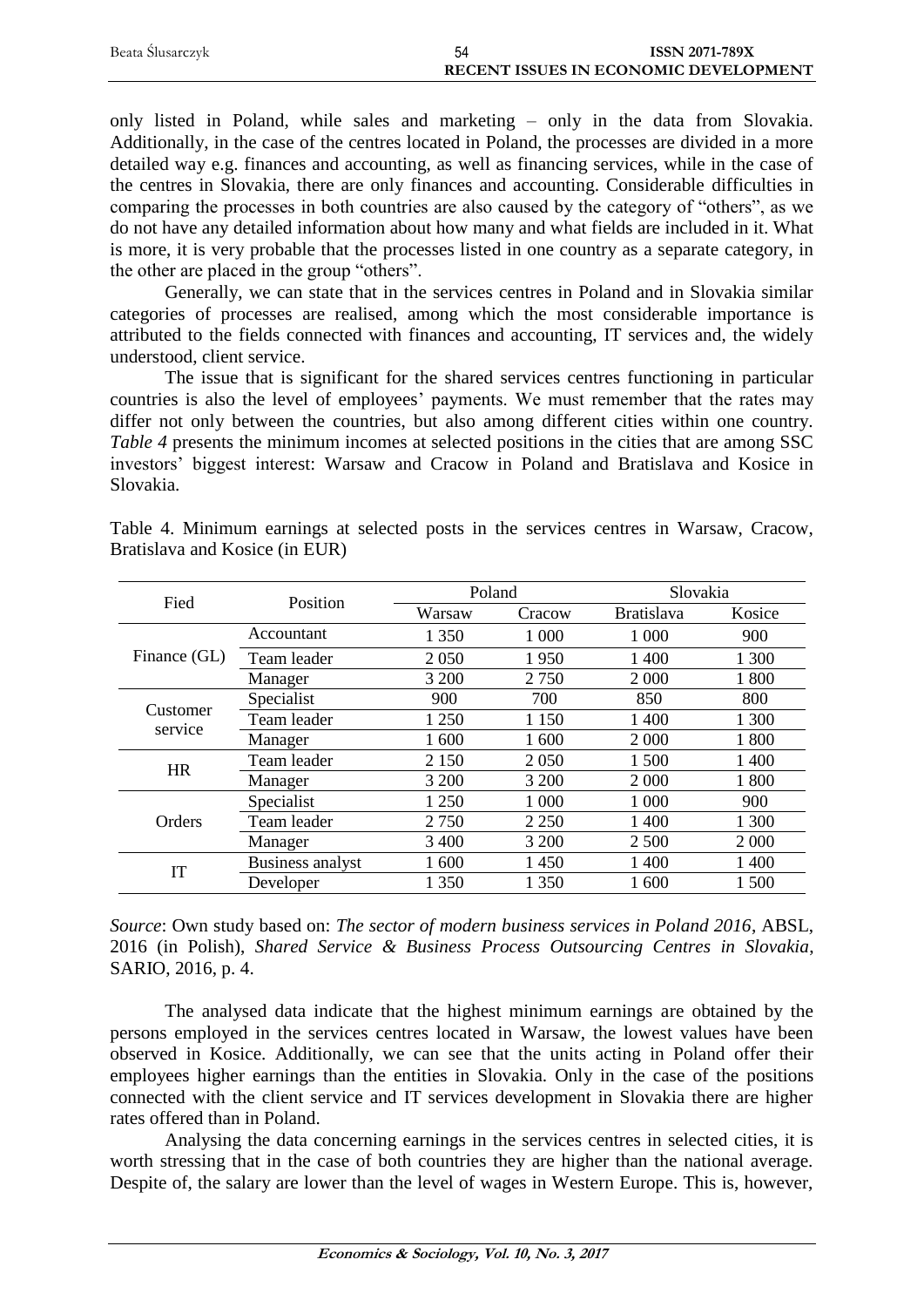| Beata Slusarczyk | 55 | <b>ISSN 2071-789X</b>                 |
|------------------|----|---------------------------------------|
|                  |    | RECENT ISSUES IN ECONOMIC DEVELOPMENT |

justified by the generally lower wages earned by workers in the countries of Central and Eastern Europe, which is related to the lower productivity of labor and capital (Habánik *et al.*, 2016, p. 145). Remembering that the data included in the table concern the minimum earnings in these units, we may assume that working in the services centres is profitable from the economical point of view.

To sum up, we can say that Poland and Slovakia make very comfortable locations for the shared services centres that is revealed in the number of these type of units acting at the area of these countries. Taking into account the differences in the area and the number of citizens of both countries, it seems justifiable to say that SSC in both countries do not only characterise of similar features, but also have a similar meaning for Poland and Slovakia and its importance will be growing in the next years. The rapid development of the shared services centres in Poland is also indicated by M. Ulbrych (2013, pp. 76-88) i E. Marcinkowska (2015, pp. 130-140). I. Biernat (2016, pp. 245-261) additionally draws attention to the fact that a significant role in the support of SSC development is played by the involvement of central and self-governed authorities that reveals in the priority approach towards these type of investments. This involvement will be more and more significant because, as E. Marcinkowska (2015, p. 138) notices, the level of earnings that makes one of the premises of SSC location in Poland and Slovakia will be increasing in the close future and it will cause these countries lose one of the key competitive advantages.

#### **Conclusions**

The concept of sharing services within specialised units has already been implemented effectively in the system of the companies organisation that causes us to deal with the growth of these type of units. They are most frequently placed in the locations that are politically and economically stable, culturally close parent units that create SSC and dispose of the human resources of high qualifications within the command of foreign languages and low costs of labour. This is why the region of Central and Eastern Europe that is created by, among others, Poland and Slovakia, constitutes one of the most eagerly chosen areas. Both countries attract many investments within SSC, while, due to apparent reasons (the area of the country and the number of citizens) a bigger number of the centres in located in Poland. If we take into consideration the share of the employees in the services centres in the general structure of the employed in the economies of both countries, it will come out that we will obtain a similar value. In connection to the above, we can say that SSC sector has a similar meaning for both countries.

The analysis of the key aspects of shared services centres functioning in Poland and Slovakia allows to conclude that the functioning of these units (considering it generally) is similar in both countries. Both, in Poland and in Slovakia, the biggest number of SSC is located by the subjects that have their seats in Europe, especially in Western Europe (though in Poland a lot of centres created by the companies from Nordic countries are being established). Also within the issue of languages that are used in these units there are a lot of similarities – the dominating language is English, but others are also important: German, French, Spanish, and Italian. Moreover, only a minor percentage of centres uses only English language now- in a vast majority SCC processes are realised in a few languages.

Another common aspect of the centres located in Poland and Slovakia is the type of the realised processes. In both countries the units dealing with finances and accounting, client service and IT area are most frequently created. The multitasking is also the characteristic feature of these centres- in the majority of entities the processes connected with more than one area are realised. It causes that the units that are located in these countries are able to provide services for their clients in a more complex manner.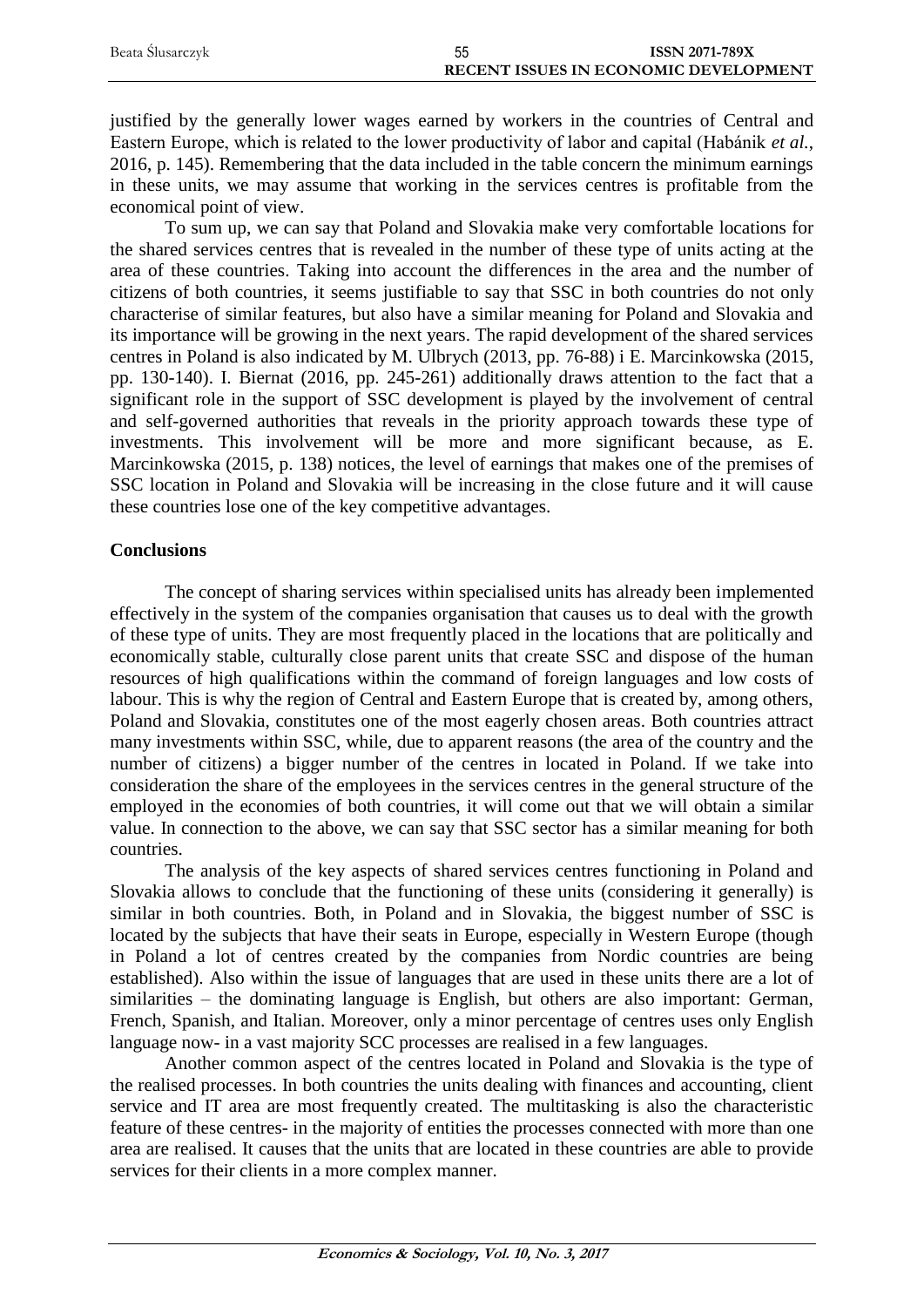| Beata Slusarczyk | 56 | <b>ISSN 2071-789X</b>                 |
|------------------|----|---------------------------------------|
|                  |    | RECENT ISSUES IN ECONOMIC DEVELOPMENT |

Many similarities can also be found if we consider the earnings of the employees employed in the services centres. In both countries the rates differ, depending on the city, while higher earnings are in the capitals of both countries. In the majority of cases, the employees employed in the centres located in Poland receive higher payments than their counterparts in the centres located in Slovakia. An exception can be the area of client service, where being employed is more profitable in Slovakia. It may result from the fact that in Poland people who deal with the processes connected with this field earn considerably lower salaries in the comparison with other areas, while in Slovakia such a big disproportion does not exist. What connects both countries is also the fact that the earnings in the shared services centres are higher than average earnings in these countries. It allows the SSC units to attract educated people who want to earn adequately to their qualifications.

Despite numerous similarities, it seems justifiable to state that better perspectives of the development of the shared services centres are in Poland and this country will be chosen by investors more frequently. This country has a considerably larger area and number of citizens, what causes considerably bigger chances of finding proper locations for SSC units. Also the reports concerning the optimal locations of outsourcing in investments (such as Tholons rating) show that Polish cities make a growingly more interesting option for the sector of business services. Cracow, that is the leader among European cities, has been able to maintain its position for some time. Warsaw and Wrocław have been gaining significance year by year. Such optimistic conclusions cannot be drawn with respect to Slovakia. Bratislava, that makes the only city representing this country in Tholons rating, is placed in the half rate and no growth tendencies have been observed. It all causes that, despite the fact that both countries make a convenient location for SSC – type investments, Poland constitutes the leader in the region of Central and Eastern Europe.

This article has analysed only some of the issues characterising the shared services centres activity. The research included herein has faced many limitations, among which the most important is the lack of analogical data from Poland and Slovakia. As a result, it is impossible to compare certain research areas precisely. Analysing the activity of SCC units in Poland and Slovakia, we must also consider the fact that the situation in this sector is in both countries very dynamic, as new centres are being established and that is why in a short time some issues such as the range of realised processes or the command in foreign languages may considerably change. An important limitation is also the narrowing of the comparative analysis to two countries that represent the region of Central and Eastern Europe. Widening the scope of the research to include other countries of this region may constitute an interesting suggestion for further research. Also it may appear interesting to compare the CEE region with other regions of the world that are considered to be favourable locations for the shared services centres. An important research problem seems to be the assessment of the power of the impact of some factors that decide on locating the SSC units in particular places on the decision making process concerning the choice of the optimal location of the centre.

## **References**

- *10 lat sektora nowoczesnych usług biznesowych w Polsce (10 years of modern business services sector in Poland)* (2015). PAIiZ, [file:///C:/Users/User/Downloads/10\\_lat\\_sektora\\_BSS\\_w\\_Polsce.pdf](file:///C:/Users/User/Downloads/10_lat_sektora_BSS_w_Polsce.pdf) (referred on 10.08.2016).
- *2014 Tholons top 100 outsourcing destinations: Rankings* (2013). Tholons, [http://www.tholons.com/nl\\_pdf/Whitepaper\\_December\\_2013.pdf](http://www.tholons.com/nl_pdf/Whitepaper_December_2013.pdf) (referred on 08.08.2016).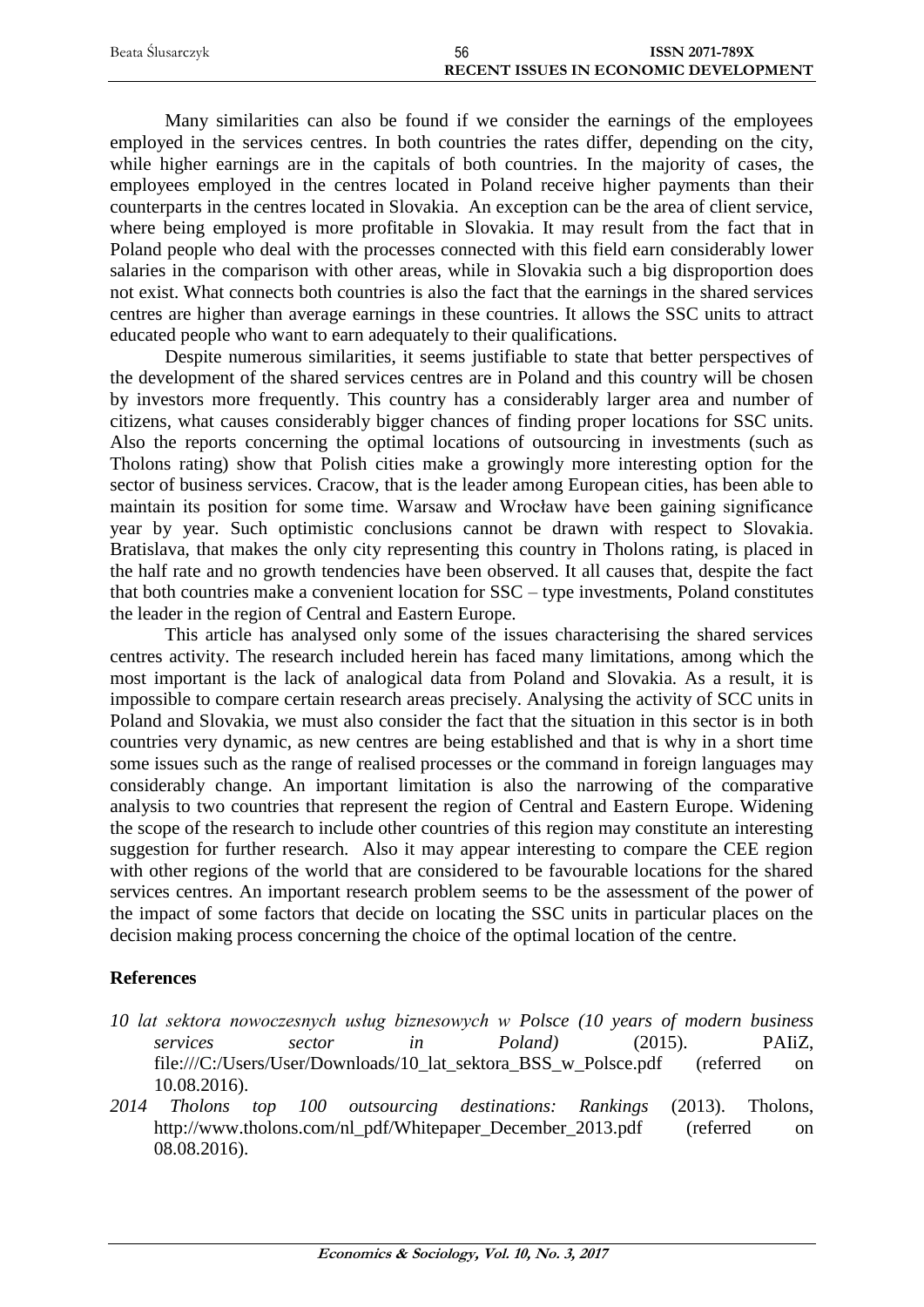| Beata Ślusarczyk | <b>ISSN 2071-789X</b>                        |
|------------------|----------------------------------------------|
|                  | <b>RECENT ISSUES IN ECONOMIC DEVELOPMENT</b> |

- *2015 Top 100 Outsourcing Destinations* (2014). Tholons, [http://www.tholons.com/nl\\_pdf/Tholons\\_Whitepaper\\_December\\_2014.pdf](http://www.tholons.com/nl_pdf/Tholons_Whitepaper_December_2014.pdf) (referred on 08.08.2016).
- Biernat, I. (2016). Centra usług wspólnych jako forma restrukturyzacji zatrudnienia (Shared service centers as a form of employment restructuring). *Studia Oeconomica Postnaniensia*, *4*(2), 245-261.

Borodako, K., Berbeka, J., Rudnicki, M. (2015). External and Internal Factors Motivating Outsourcing of Business Services by Meeting-Industry Companies: A Case Study in Krakow, Poland. *Journal of Convention & Event Tourism*, *16*(2), 93-115.

*Business Services in Central & Eastern Europe 2015* (2015). ABSL.

- Duening, N. T., Click, L. R. (2005). *Essentials of business process outsourcing*. New Jersey, John Wiley & Sons.
- Grabara, J. K., Kot, S., Pigoń, Ł. (2016). Recruitment process optimization: chosen findings from practice in Poland. *Journal of International Studies*, *9*(3), 217-228.
- Grycuk, A. (2014). *Business service sector in Poland*,<http://www.bas.sejm.gov.pl/infos.php> (referred on 17.08.2016).
- Habánik, J., Kordoš, M., Hošták, P. (2016). Competitiveness of Slovak economy and regional development policies. *Journal of International Studies*, *9*(1), 144-155.
- Hintaya, S., Faudziah, A. (2012). *Information technology outsourcing reasons and risk: case studies of two Saudi Arabian*. Penang, International Conference on Management.
- Ivanowa, E., Masarova, J. (2016). Assessment of innovation performance of Slovak regions. *Journal of International Studies*, *9*(2), 207-218.
- Janssen, M., Joha, A. (2006). Motives for establishing shared service centers in public administrations. *International Journal of Information Management*, *26*, 102-115.
- Knol, A., Janssen, M., Sol, H. (2014). A taxonomy of management challenges for developing shared services arrangements. *European Management Journal*, *32*(1), 91-103.
- Kot, S., Dragon, P. (2015). Business Risk Management in International Corporations. *Procedia Economics and Finance*, *27*, 102-108.
- Marcinkowska, E. (2015). Rynek outsourcingu usług biznesowych w Polsce stan i perspektywy rozwoju. *Studia Ekonomiczne. Zeszyty Naukowe Uniwersytetu Ekonomicznego w Katowicach*, *244*, 130-140.
- McIvor, R., McCracken, M., McHugh, M. (2011). Creating outsourced shared services arrangements: lessons from the public sector. *European Management Journal*, *29*(6), 448-461.
- Mierau, A. (2007). *Strategic Importance of Knowledge Process Outsourcing*. Kaiserslautern, Technical University of Kaiserslautern.
- Paagman, A., Tate, M., Furtmueller, E., de Bloom, J. (2015). An integrative literature review and empirical validation of motives for introducing shared services in government organizations. *International Journal of Information Management*, *35*(1), 110-123.
- Rajnoha, R., Štefko, R., Merková, M., Dobrovič, J. (2016). Business intelligence as a key information and knowledge tool for strategic business performance management. *E a M: Ekonomie a Management*, *19*(1), 181-203.
- *Sektor nowoczesnych usług biznesowych w Polsce 2016*. ABSL, [https://absl.pl/documents/2011212/0/Raport\\_ABSL\\_2016\\_PL.pdf/f2553eeb-7fec-48b1-](https://absl.pl/documents/2011212/0/Raport_ABSL_2016_PL.pdf/f2553eeb-7fec-48b1-98d7-b82c9b213ed9) [98d7-b82c9b213ed9](https://absl.pl/documents/2011212/0/Raport_ABSL_2016_PL.pdf/f2553eeb-7fec-48b1-98d7-b82c9b213ed9) (referred on 11.08.2016).
- *Shared Service & Business Process Outsourcing Centres in Slovakia* (2016). Sario, <http://www.sario.sk/sites/default/files/data/sario-ssc-web-2016-july-update.pdf> (referred on 11.08.2016).
- Ślusarczyk, B., Golnik, R. (2014). The recruitment process in transnational corporations. *Polish Journal of Management Studies*, *10*(1), 189-197.